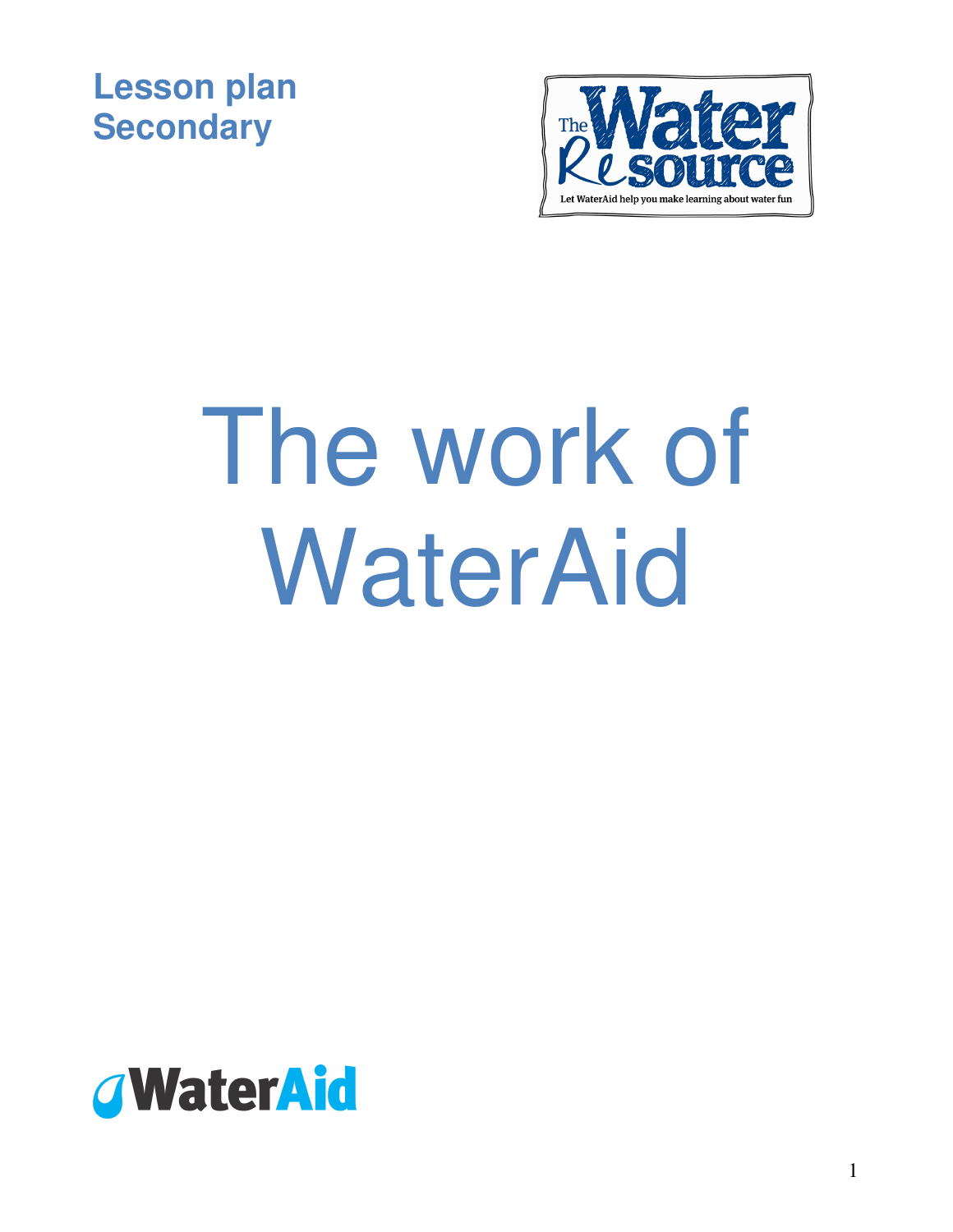#### **Introduction**

This set of lesson plans introduces students to the global water and sanitation crisis. It explores how these problems are being tackled by WaterAid and encourages students to think about how they can get involved with raising awareness of WaterAid's work. Students are encouraged to think about their own water usage and how it compares with that in the developing world and ask questions about water consumption.

#### **Curriculum links**

This set of lesson plans is particularly useful for citizenship and geography key stage 3 and 4 lessons.

**Aims**

- $\triangleright$  To understand that water is a precious resource
- $\triangleright$  To explore how people around the world have unequal access to water and understand that this affects how we use it
- $\triangleright$  To analyse and evaluate evidence, presenting findings to draw and justify conclusions
- $\triangleright$  To investigate the role of WaterAid in ensuring people have access to clean water, sanitation and hygiene education
- $\triangleright$  To understand how WaterAid works around the world
- $\triangleright$  To collect, record and display information
- $\triangleright$  To express and explain their own opinions to others through discussions

#### **Keywords**

**Sanitation Rainwater harvesting**

#### **Resources**

**We are WaterAid film** http://www.youtube.com/watch?v=eudZdeUn5rA **Resource 1: Water diary sheet Resource 2: How much water do you use? Resource 3: Rainwater harvesting in Mali case study Resource 4: Why support WaterAid activity instruction sheet Resource 5: Storyboard sheet People's stories : Erika Makalli, Durga Rao and Sawadogo Talato http://www.wateraid.org/documents/peoples\_stories\_\_erika.pdf http://www.wateraid.org/documents/peoples\_stories\_\_durga\_and\_vasini.pdf http://www.wateraid.org/documents/peoples\_stories\_\_sawadogo.pdf WaterAid TV advert** http://www.youtube.com/watch?v=IcCecmrPZ24 **Pump up the volume film** http://www.youtube.com/watch?v=bKocrUxW0vI **Resource 6: Evaluation forms**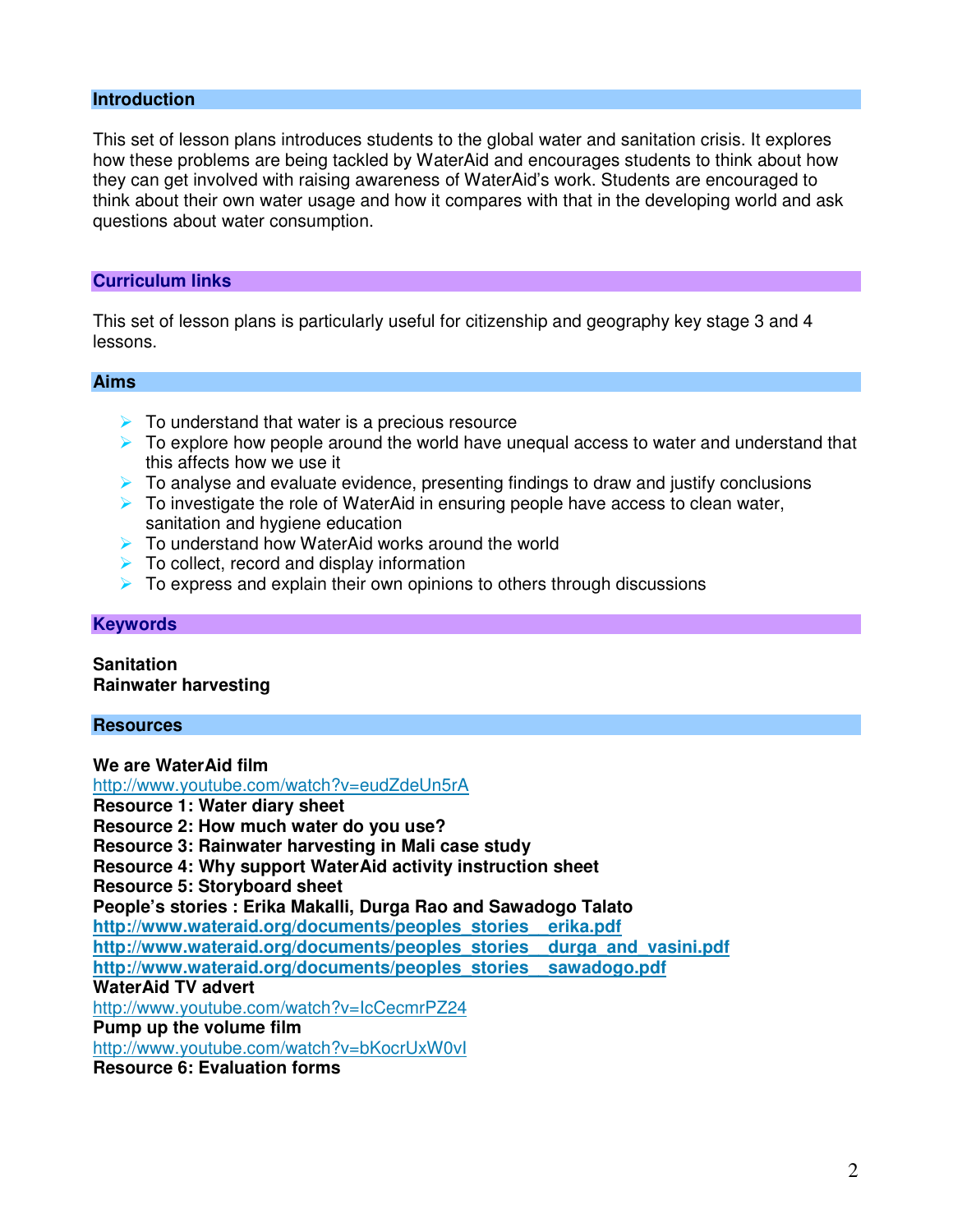#### **Notes for teachers**

This set of lesson plans introduces students to the work of WaterAid. It also allows students to express their opinions about the issues and draw upon their own personal experiences so that they are able to compare and contrast these with other people's experiences. The lessons act as a stimulus for debate and discussion around many development issues and can be used as they are or adapted and extended to explore the subject in more depth.

The lesson plans below can be used as the basis for a number of lessons, and allow the teacher to choose whether to cover all aspects of the plans or just a few. Some of the activities might be particularly suitable for homework or extension work (some are highlighted as such). All the resources referred to can be found at the end of the lesson plans.

Throughout the plans there are suggested questions to ask students. These can be used for written work or class discussion. They are a guide for using the resources and stimulus material and should be adapted to suit specific learning groups.

| <b>Key</b>                 | <b>Activity</b>                                                                                                                                                                                                                                                                                                                                                                  | <b>Resources</b>                                             |
|----------------------------|----------------------------------------------------------------------------------------------------------------------------------------------------------------------------------------------------------------------------------------------------------------------------------------------------------------------------------------------------------------------------------|--------------------------------------------------------------|
| question                   |                                                                                                                                                                                                                                                                                                                                                                                  |                                                              |
| How do<br>we use<br>water? | As a group, brainstorm as many uses of water as possible.<br>Explain that you will be looking at how water is used in different<br>places and how there is not equal access to water across the<br>world. Tell the students that WaterAid is a charity that works to<br>try and put a stop to these inequalities and that they will be<br>finding out about the work being done. |                                                              |
|                            | View the 'We are WaterAid' film and ask the students to try and<br>note down or remember some of the main facts presented in the<br>film.                                                                                                                                                                                                                                        | Film: We are<br>WaterAid<br>http://www.yout                  |
|                            | Ask students if there are any facts / points that they found of<br>$\bullet$<br>particular interest and why.                                                                                                                                                                                                                                                                     | ube.com/watch?<br>v=eudZdeUn5r<br>A                          |
|                            | Highlight to students that in the developing world, the average<br>person uses just 10 litres of water per day. This covers<br>everything from washing to cooking. In Europe, this rises to<br>around 200 litres per day. In North America, the average person<br>uses around 500 litres of water a day. What does this tell us<br>about access to water?                        |                                                              |
|                            | Look back at the brainstorm about how we use water. Which of<br>the water uses would be difficult to carry out with the amount of<br>water the people in the slideshow had to use each day? What<br>problems might be encountered?                                                                                                                                               | <b>Resource 1:</b><br>Water diary<br>sheets                  |
|                            | Give each student a copy of the water diary and 'How much<br>$\bullet$<br>water do you use?' sheet to complete for a whole day so that<br>they can work out their approximate water usage for one day.<br>They could either do this as a homework activity or think back to<br>a typical day and try and remember when they use water.                                           | <b>Resource 2:</b><br>How much<br>water do you<br>use sheets |

### **Lesson plans**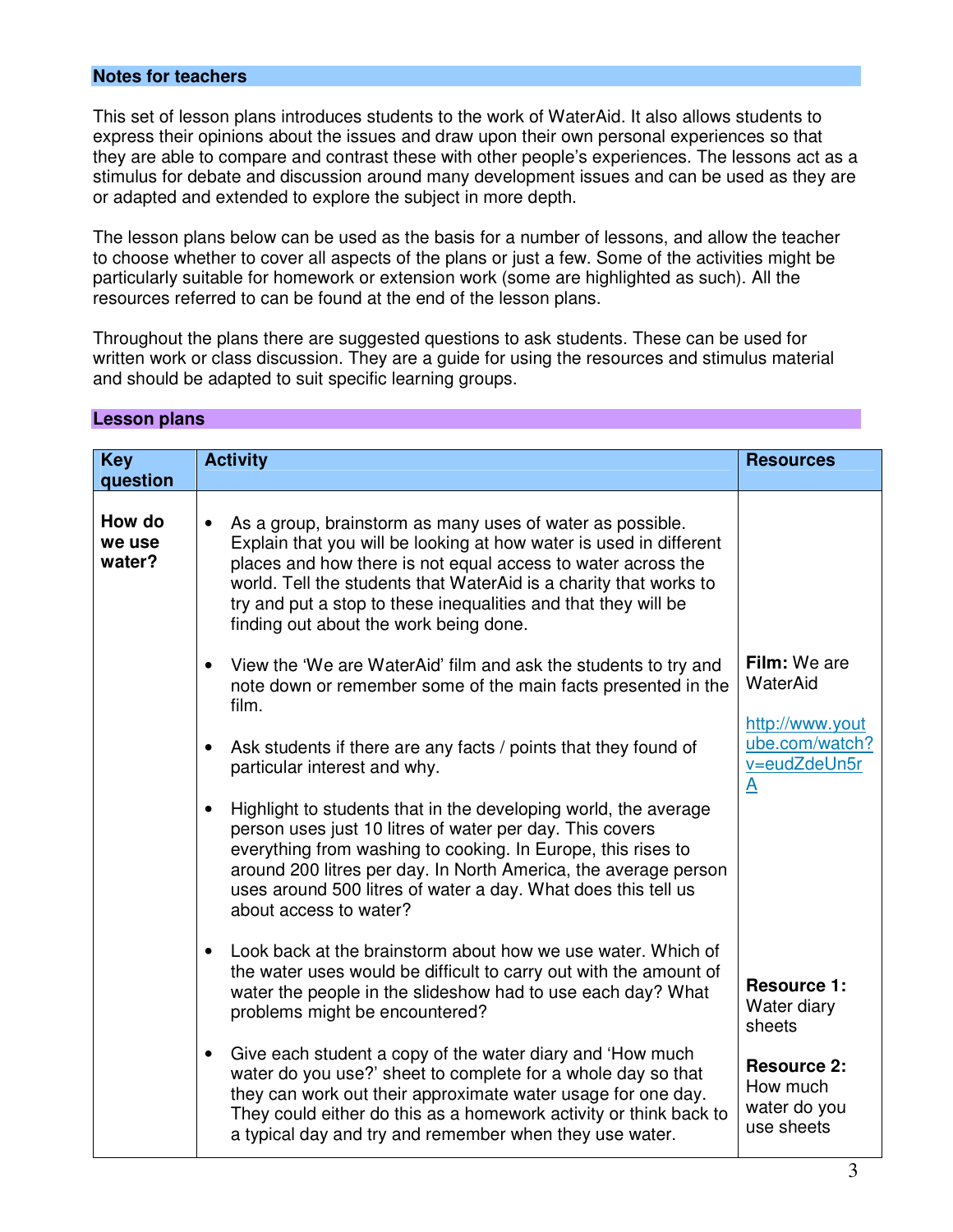| Is there a<br><b>link</b><br>between<br>access to<br>water and<br>the<br>amount<br>people<br>use? | Ask the question 'is there a link between access to water and<br>the amount people use?' Ask students to think about what we<br>use water for and what people in the film were using water for?<br>Why is there a difference?<br>Students should then look at their water diaries and find which<br>$\bullet$<br>things from their diaries they would not be able to do if they had<br>just 10 litres of water a day. They should be able to recognise<br>that the people in the film are only doing what is absolutely<br>essential with their small supply of water (drinking, cooking and<br>washing). They simply cannot afford to waste what little they<br>have.<br>Ask the students if there is anything we can learn about using<br>$\bullet$<br>water more sustainably from people who do not have easy<br>access to it. This could lead on to discussing how some<br>communities make the most of the water they are able to<br>collect. For example through rainwater harvesting. Read<br>through the Rainwater harvesting in Mali case study with the<br>class for ideas and try to come up with other ways that water<br>could be re-used or saved in school and in other parts of the<br>world. | <b>Resource 3:</b><br>Rainwater<br>harvesting in<br>Mali case study                                                    |
|---------------------------------------------------------------------------------------------------|---------------------------------------------------------------------------------------------------------------------------------------------------------------------------------------------------------------------------------------------------------------------------------------------------------------------------------------------------------------------------------------------------------------------------------------------------------------------------------------------------------------------------------------------------------------------------------------------------------------------------------------------------------------------------------------------------------------------------------------------------------------------------------------------------------------------------------------------------------------------------------------------------------------------------------------------------------------------------------------------------------------------------------------------------------------------------------------------------------------------------------------------------------------------------------------------------------------|------------------------------------------------------------------------------------------------------------------------|
| Why is<br>water<br>precious?                                                                      | Students use all the information that they have gathered to<br>$\bullet$<br>create a classroom display on the theme of 'water is<br>precious'. This must include information about inequalities in<br>access to water, how water is used and how water could be<br>used more sustainably. Examples should be drawn from the<br>film and slideshow, the student's water diaries and case<br>study. They could use the WaterAid website to access<br>photo's and extra facts which they can add to their<br>presentations and displays.                                                                                                                                                                                                                                                                                                                                                                                                                                                                                                                                                                                                                                                                         | WaterAid<br>website:<br>www.wateraid.o<br>rg                                                                           |
| <b>Why</b><br>support<br><b>WaterAid?</b>                                                         | Split the class into small groups. Explain that each group will<br>be creating a storyboard (or they could use PowerPoint) for<br>a short film to gain the support of two groups of people for<br>WaterAid's work. One is a group of young people their own<br>age who are trying to decide on a charity to support for the<br>whole year at their school and the other group are the<br>directors of a large company, looking for a charity that their<br>employees can organise fundraising activities and events<br>for. The short film will have to inspire them to want to<br>support WaterAid above any other charity.<br>• Give each group the instruction sheets and story board<br>sheets. Stress that they must read through the information<br>very carefully to ensure that their pitch is successful. The<br>story board sheets should be photocopied onto A3 paper.                                                                                                                                                                                                                                                                                                                             | <b>Resource 4:</b><br>Why support<br>WaterAid?'<br>Instruction<br>sheets<br><b>Resource 5:</b><br>Storyboard<br>sheets |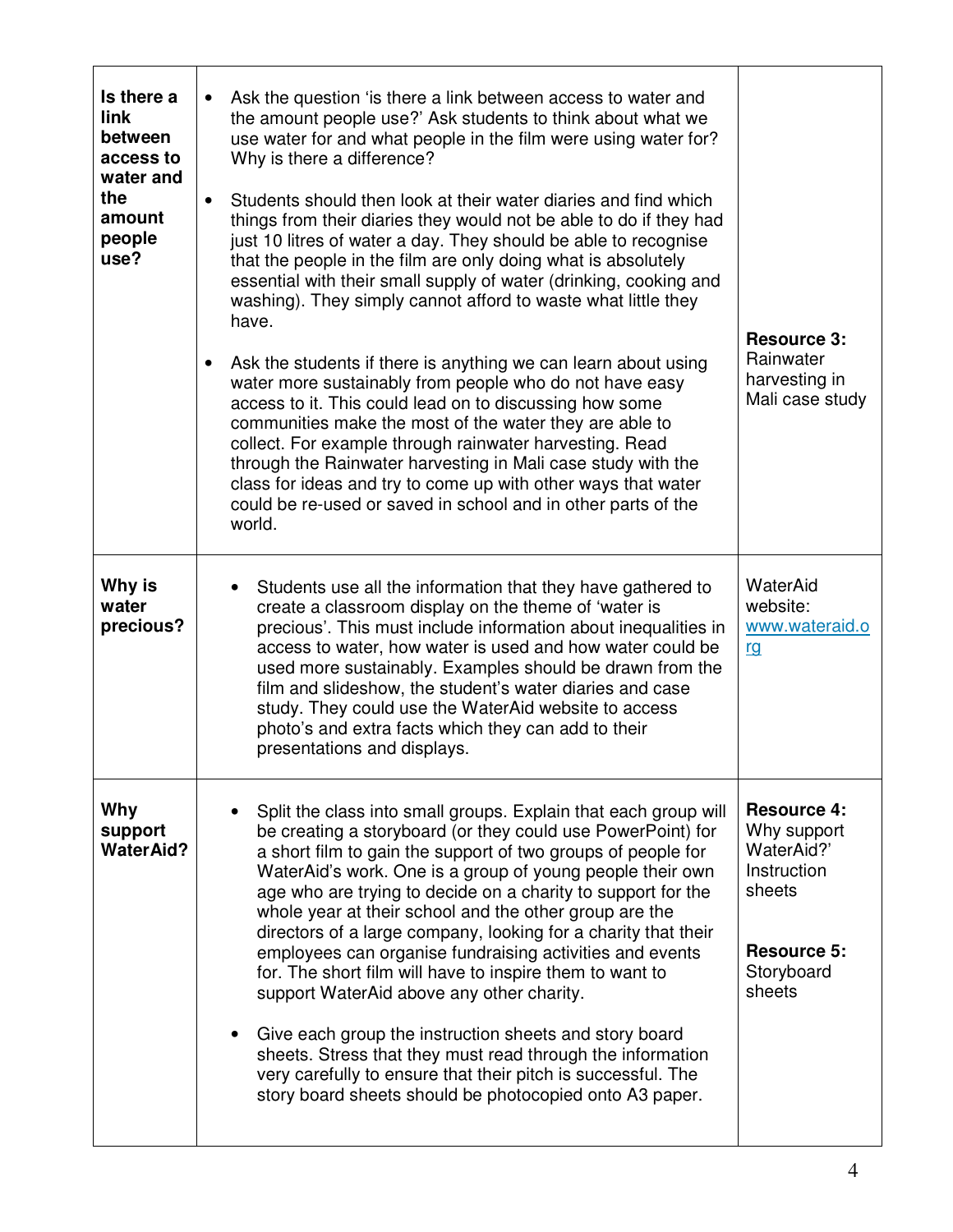|                                                               | • Read through the 'People's stories' to gain a deeper insight<br>into WaterAid's work and the impact it has on people.                                                                                                                                                                                                                                                                                                                                                                                                                                                                                                                                                                                                               | People's stories                                                                              |
|---------------------------------------------------------------|---------------------------------------------------------------------------------------------------------------------------------------------------------------------------------------------------------------------------------------------------------------------------------------------------------------------------------------------------------------------------------------------------------------------------------------------------------------------------------------------------------------------------------------------------------------------------------------------------------------------------------------------------------------------------------------------------------------------------------------|-----------------------------------------------------------------------------------------------|
|                                                               | View the WaterAid television advert and the 'Pump up the<br>$\bullet$<br>volume' films. Ask the students what kind of people they<br>think each one is aimed at and why. Ask why they think it is<br>important to know their audience. Explain that the TV advert<br>is aimed at older people who may be thinking of making a<br>regular donation to WaterAid and the Pump up the volume<br>film was aimed at festival goers to encourage them to sign a<br>petition. Do they think these films were successful and<br>suitable for the intended audiences? They should explain<br>their thoughts.<br>Encourage the use of the WaterAid website and films to find<br>$\bullet$<br>appropriate information as well as their own ideas. | Pump up the<br>volume film<br>TV advert<br>http://www.yout<br>ube.com/watch?<br>v=IcCecmrPZ24 |
|                                                               | Please note that there are two sets of instructions $-$ one for pitching<br>to young people and one for pitching to the company. Only one is<br>needed per group.                                                                                                                                                                                                                                                                                                                                                                                                                                                                                                                                                                     |                                                                                               |
|                                                               | Once the students have prepared their storyboards /<br>$\bullet$<br>presentations, they should present their ideas to the rest of<br>the class. Each member of the class should be given an<br>evaluation sheet to judge the pitches against the specified<br>criteria. Go through the evaluation sheets to ensure the<br>class is clear on what they are looking for.                                                                                                                                                                                                                                                                                                                                                                |                                                                                               |
|                                                               | Each group should receive feedback from the rest of the<br>class and a vote should be taken (or results collated from<br>the evaluation forms) on the winning two pitches.                                                                                                                                                                                                                                                                                                                                                                                                                                                                                                                                                            | Resource 6:<br>Evaluation<br>forms                                                            |
| <b>How</b><br>should<br><b>WaterAid</b><br>promote<br>itself? | As a class, compare the two winning pitches to the 'We are<br>WaterAid' film, 'Pump up the volume' and the TV advert.<br>How do they compare? Which of the films / storyboards do<br>they think is the most effective in gaining young supporters?<br>Which do they think might attract large companies?                                                                                                                                                                                                                                                                                                                                                                                                                              |                                                                                               |
|                                                               | Do the students think there is anything further that WaterAid<br>$\bullet$<br>could add to their films to make them more effective?                                                                                                                                                                                                                                                                                                                                                                                                                                                                                                                                                                                                   |                                                                                               |
|                                                               | Ask the students to write a report for WaterAid about how to<br>٠<br>attract more young supporters. They should include ideas for<br>promotional films and when / where these could be shown,<br>as well as any other ideas they have. Their ideas do not<br>have to focus on fundraising but generally about raising<br>awareness about WaterAid's work.                                                                                                                                                                                                                                                                                                                                                                             |                                                                                               |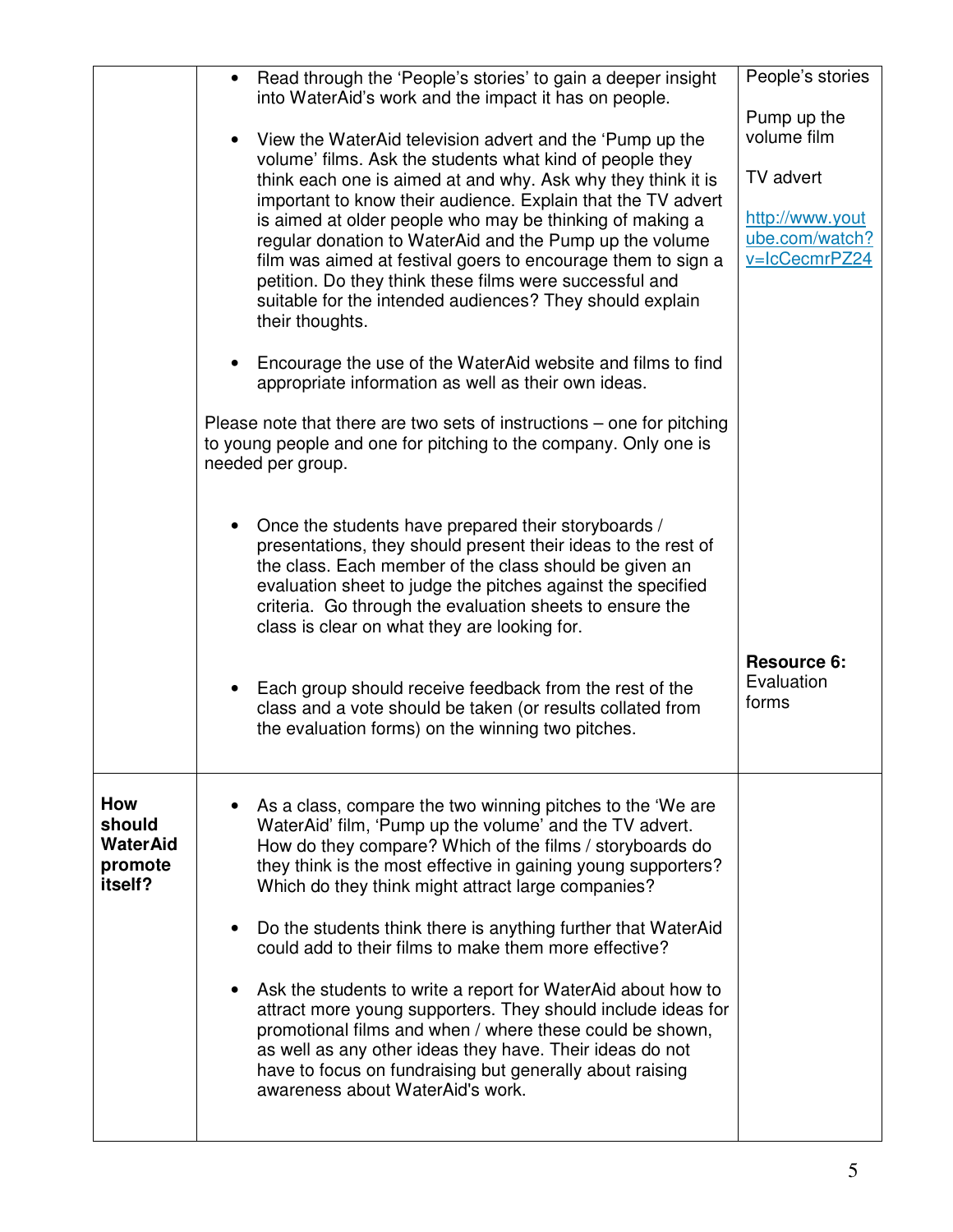| What can<br>we do for<br><b>WaterAid?</b> | <b>Optional extension activity</b><br>In groups, students should brainstorm ideas for an awareness<br>raising or fundraising project for WaterAid,<br>The project planning sheets should be used to plan their project. | <b>Resource 7:</b><br>Project planning<br>sheets |
|-------------------------------------------|-------------------------------------------------------------------------------------------------------------------------------------------------------------------------------------------------------------------------|--------------------------------------------------|
|-------------------------------------------|-------------------------------------------------------------------------------------------------------------------------------------------------------------------------------------------------------------------------|--------------------------------------------------|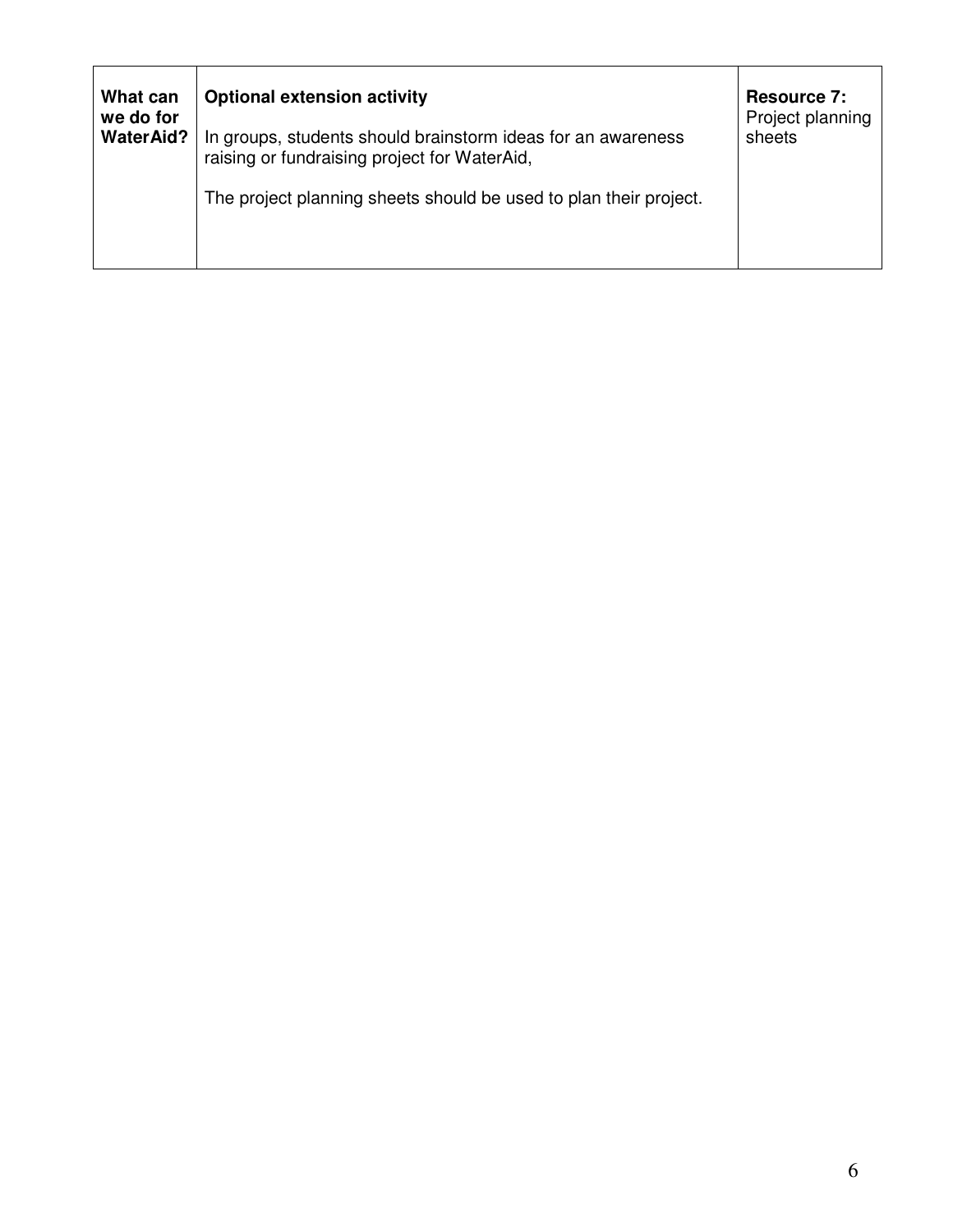## **Resource 1: Water diary sheet**

**Instructions:** Fill in the water diary for one day and complete the activity below.

# **How much water do you use?**

## **Why do we need to save water?**

- Only 1% of all the water in the world is suitable for drinking.
- As the population increases, more people have to share this water.
- In the UK, each person uses about 160 litres every day.
- People are using more water than before, for example by using dishwashers and hosepipes.

| <b>Activity</b>                                  | <b>Amount of water</b><br>(litres) | <b>Number of times</b><br>in one day | <b>Total water used</b><br>in litres |
|--------------------------------------------------|------------------------------------|--------------------------------------|--------------------------------------|
| Brushing teeth<br>(tap switched off)             | 1                                  |                                      |                                      |
| Brushing teeth<br>(tap left running)             | 5                                  |                                      |                                      |
| Washing hands<br>and face                        | 5                                  |                                      |                                      |
| Shower                                           | 30                                 |                                      |                                      |
| <b>Bath</b>                                      | 80                                 |                                      |                                      |
| Flushing toilet                                  | $\overline{\mathbf{7}}$            |                                      |                                      |
| Cup of tea / hot or<br>cold drink                | 0.3                                |                                      |                                      |
| Washing clothes<br>(One full load)               | 70                                 |                                      |                                      |
| Washing clothes<br>by hand                       | 25                                 |                                      |                                      |
| <b>Dishwasher</b>                                | 30                                 |                                      |                                      |
| Washing dishes in<br>the sink                    | 6                                  |                                      |                                      |
| <b>Total amount of</b><br>water used in 1<br>day |                                    |                                      |                                      |

# **Activity:**

Using your water diary, draw a bar chart to show the amount of water that you use for each activity in one day.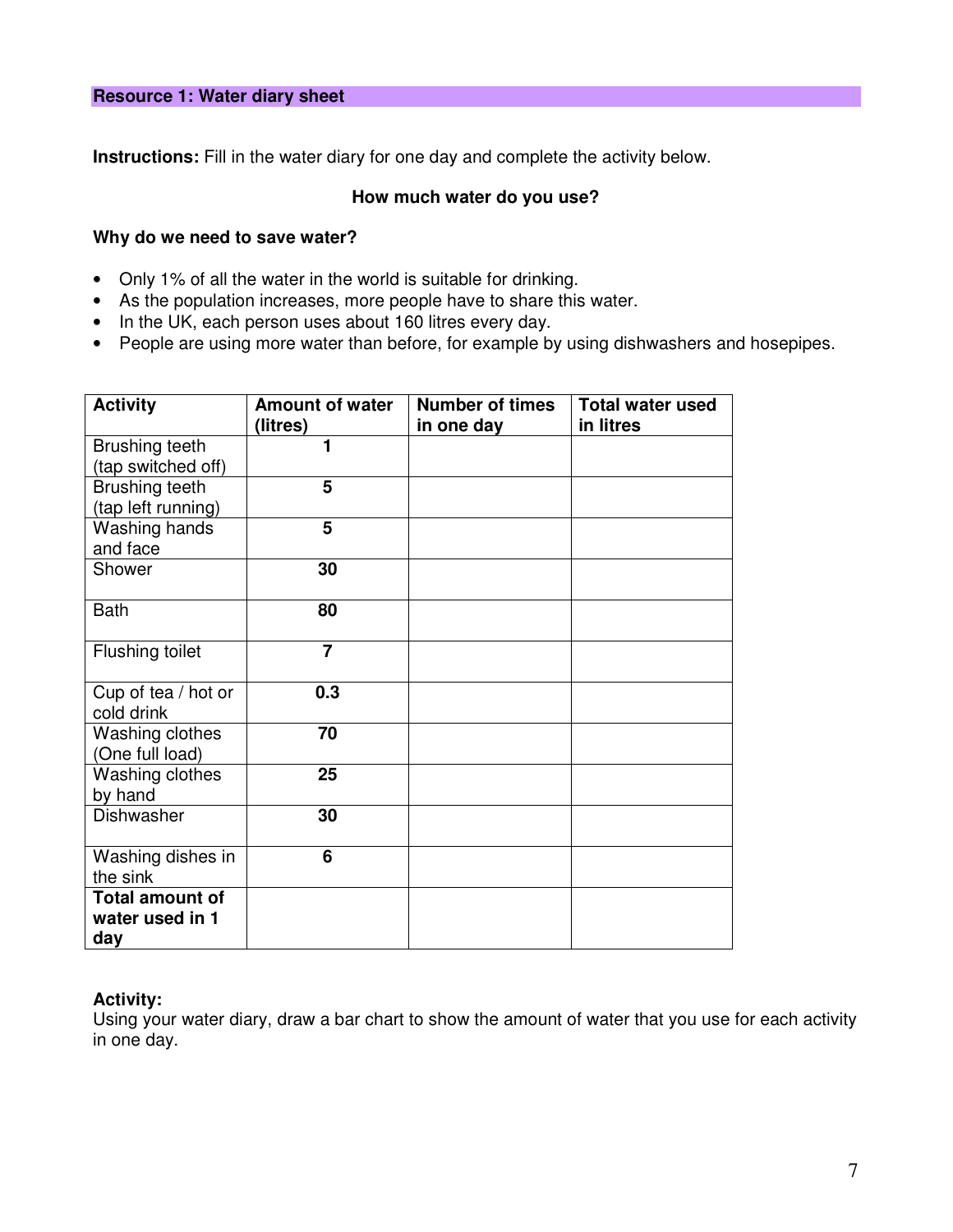## **Resource 2: How much water do you use?**

**Instructions:** Read the story below about Shepali and use your water diary to complete the activities below.

# **Shepali's story**



Shepali is 16 years old and lives in Bangladesh. In this photo she is showing how water was collected in the past before water points were installed in her village. She describes what it was like before they had water points:

"The old water gave us diarrhoea. It was very dirty. I used to come down here [to the lakeside] about seven or eight times a day with a 10 litre pitcher. It was very difficult and in the rainy season the path was very dangerous. With the time I save I get more time for school. I used to have to get water in the early morning and after school. Now, I can get it whenever I like. It tastes good and doesn't make me ill. I'd like to become a doctor when I've finished school."

- **1. How many times would you have to visit the lake to fetch the amount of water you need for one day. If this was for a family of four, how many trips would it take?**
- **2. Make a list of how you might be able to reduce the amount of water you use.**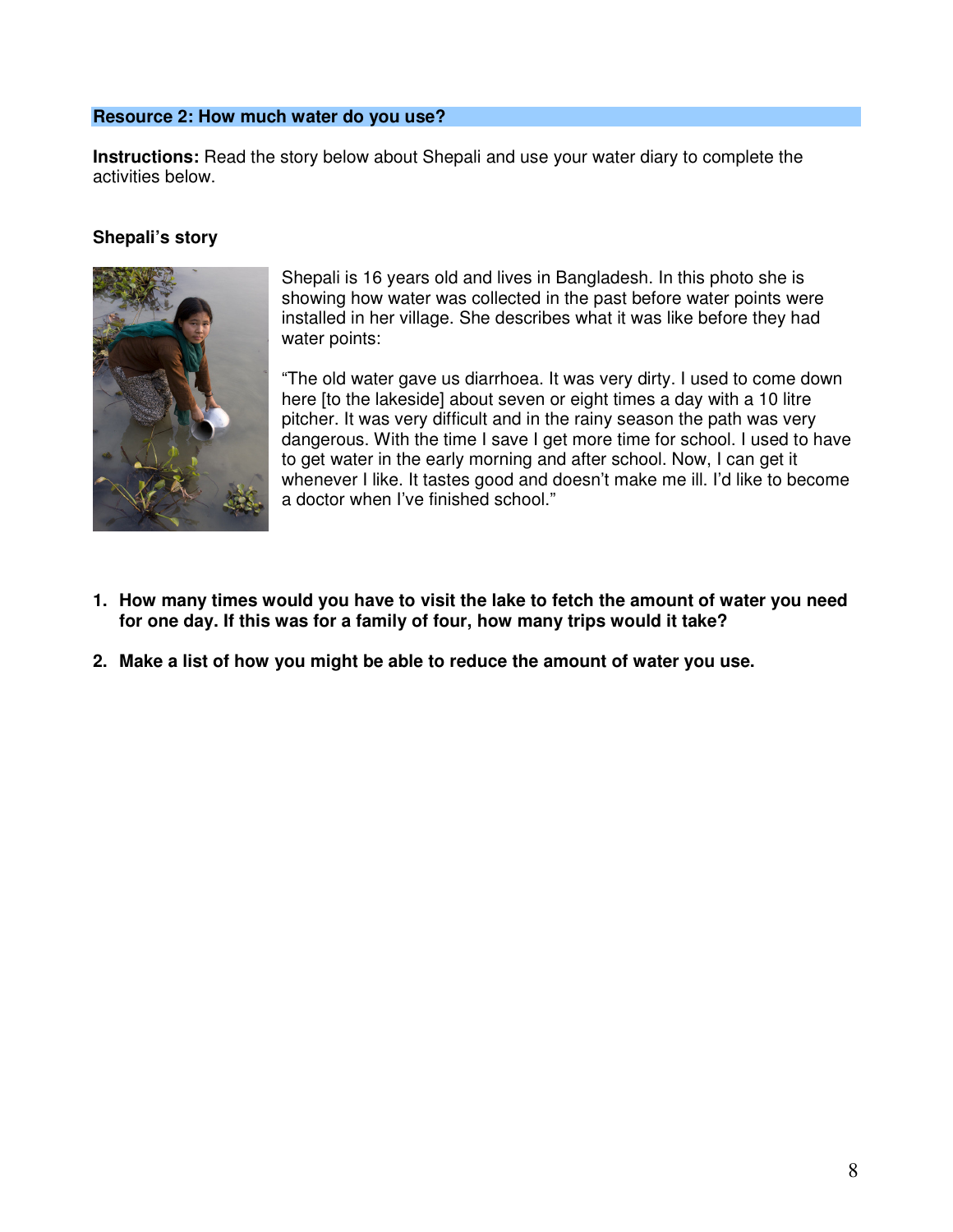

### **School rainwater harvesting tank trial**

Falling rain can provide some of the cleanest, natural water that is available. In areas which have regular rainfall, the collection of rainwater can provide a good, clean supply of water. Collecting rainwater is called "rainwater harvesting" and usually means that the water has been immediately collected having run off surfaces that it has fallen on directly, such as a tiled or corrugated roof. The roof is surrounded by a gutter which takes the water down a pipe and into a tank.

This rainwater harvesting tank (above) was set up as a trial in a school called Ecole B in Fana, Mali. The area has problems with water and the school only had one unprotected well for all its needs. However the well dries up towards the end of the dry season and it was hoped the rainwater tanks would enable the children to access water during these months.

The school's head teacher says:

"There are 525 students of which 305 are boys and 220 are girls. When there's no water we have to pay for it. Late comers or those who misbehave are punished by having to go and get water for use in class. In addition, we resort to water sellers when we're in a very difficult situation. They collect water from wells far away. We can't send the children far away where it's risky. The Government doesn't provide us with water but we still have the same needs. Drinking, cleaning, washing black boards – all these things. Water is gold – we have to manage it adequately. We appreciate the tanks. When it rains we have water. From April to June last year we used water from the tanks."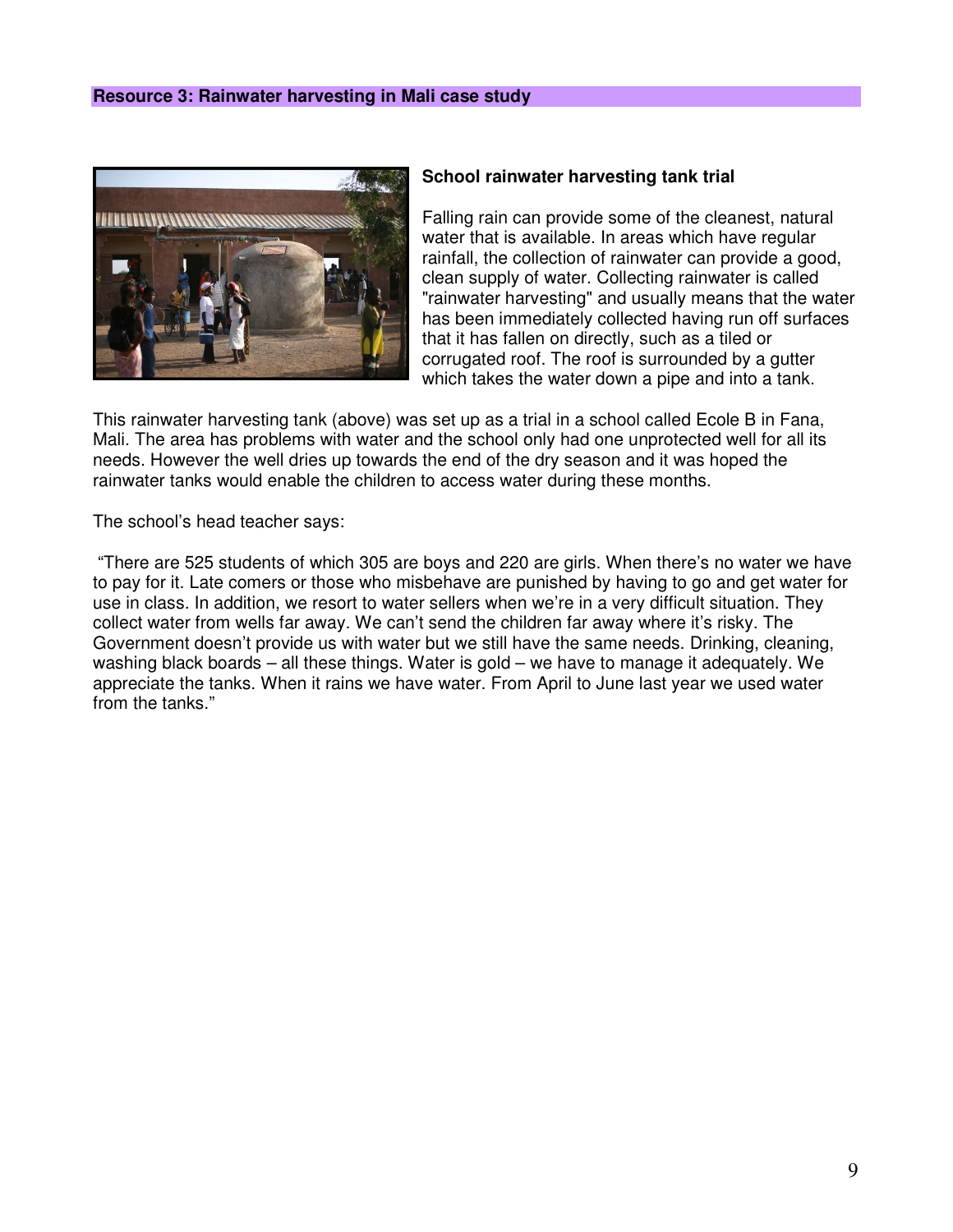# **Resource 4: 'Why support WaterAid?' instruction sheets**

## **Instructions for the teacher:**

Photocopy this sheet and cut out the instructions. Each group should receive **one** set of instructions and a storyboard sheet to plan out their film. They could also have an evaluation sheet to see the criteria that they will be marked against.

--------------------------------------------------------------------------------------------------------------------------------

# **Pitching to young people**

You have been asked to produce a short film for young people of your own age which will inspire and encourage them to support WaterAid. They are looking for:

- Interesting facts about the need for water and sanitation in developing countries
- Exciting events and activities that WaterAid is involved in
- A story about how WaterAid has helped a community and the difference it has made to the people's lives
- What money that is raise can buy
- How young people can get involved with WaterAid

You will need to think about the graphics and music for your film and explain your choices. You should draw each scene for your film on the story board sheets.

--------------------------------------------------------------------------------------------------------------------------------

# **Pitching to a large company**

You have been asked to produce a short film for a large company which will inspire and encourage their employees to support WaterAid. They are looking for:

- The facts about the need for water and sanitation in developing countries
- Examples of how WaterAid carries out it's work in developing countries
- A story about how WaterAid has helped a community and the difference it has made to the people's lives
- What money that is raise can buy
- Events and activities that employees can take part in easily

You will need to think about the graphics and music for your film and explain your choices. You should draw each scene for your film on the story board sheets.

--------------------------------------------------------------------------------------------------------------------------------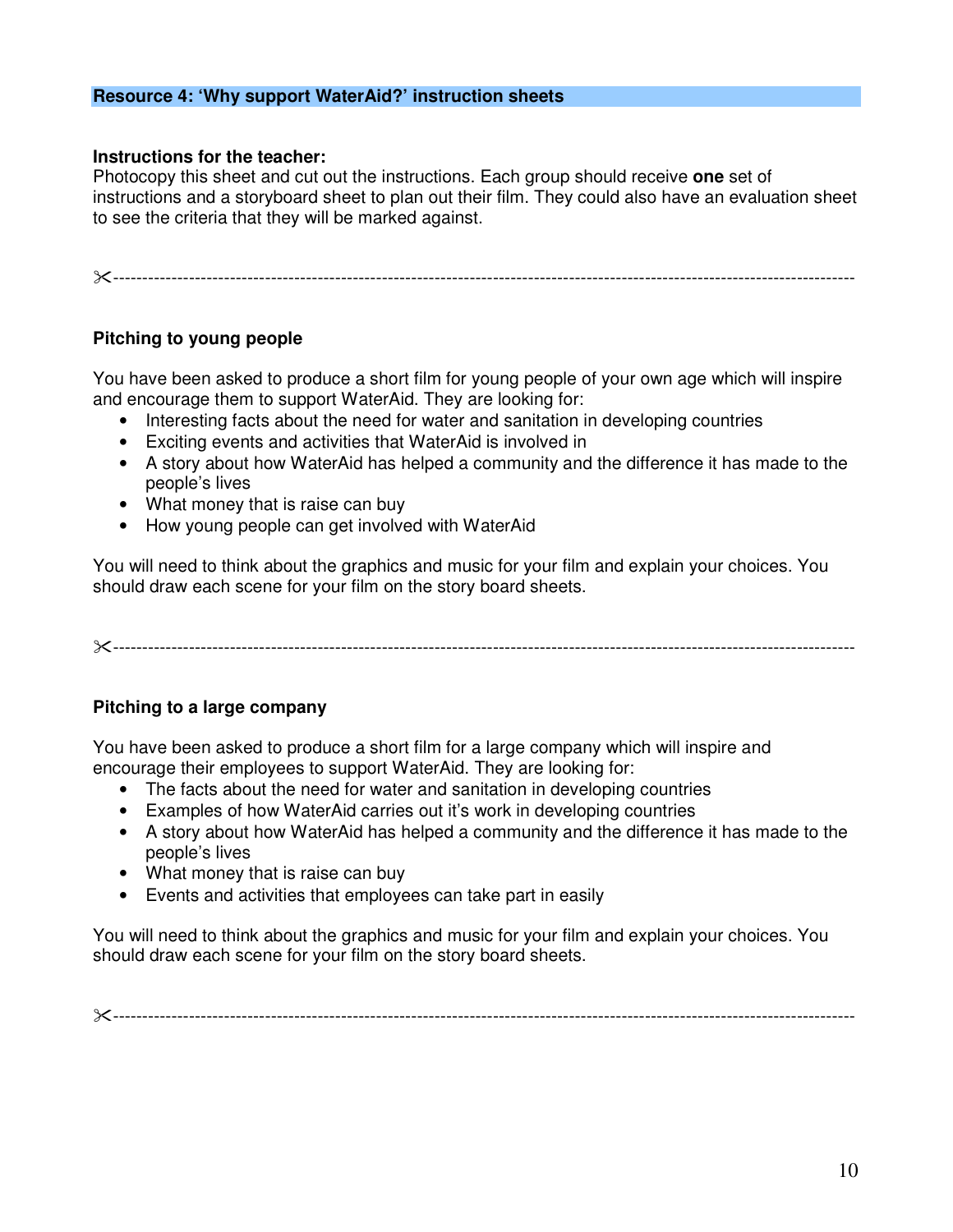| <b>Resource 5: Storyboard sheet</b> |         |  |  |  |  |
|-------------------------------------|---------|--|--|--|--|
| <b>Title</b>                        | Scene 1 |  |  |  |  |
|                                     |         |  |  |  |  |
|                                     |         |  |  |  |  |
|                                     |         |  |  |  |  |
|                                     |         |  |  |  |  |
|                                     |         |  |  |  |  |
|                                     |         |  |  |  |  |
|                                     |         |  |  |  |  |
|                                     |         |  |  |  |  |
| Scene 2                             | Scene 3 |  |  |  |  |
|                                     |         |  |  |  |  |
|                                     |         |  |  |  |  |
|                                     |         |  |  |  |  |
|                                     |         |  |  |  |  |
|                                     |         |  |  |  |  |
|                                     |         |  |  |  |  |
|                                     |         |  |  |  |  |
|                                     |         |  |  |  |  |
| Scene 4                             | Scene 5 |  |  |  |  |
|                                     |         |  |  |  |  |
|                                     |         |  |  |  |  |
|                                     |         |  |  |  |  |
|                                     |         |  |  |  |  |
|                                     |         |  |  |  |  |
|                                     |         |  |  |  |  |
|                                     |         |  |  |  |  |
|                                     |         |  |  |  |  |
| Scene 6                             | Scene 7 |  |  |  |  |
|                                     |         |  |  |  |  |
|                                     |         |  |  |  |  |
|                                     |         |  |  |  |  |
|                                     |         |  |  |  |  |
|                                     |         |  |  |  |  |
|                                     |         |  |  |  |  |
|                                     |         |  |  |  |  |
| Scene 8                             |         |  |  |  |  |
|                                     | Scene 9 |  |  |  |  |
|                                     |         |  |  |  |  |
|                                     |         |  |  |  |  |
|                                     |         |  |  |  |  |
|                                     |         |  |  |  |  |
|                                     |         |  |  |  |  |
|                                     |         |  |  |  |  |
|                                     |         |  |  |  |  |
|                                     |         |  |  |  |  |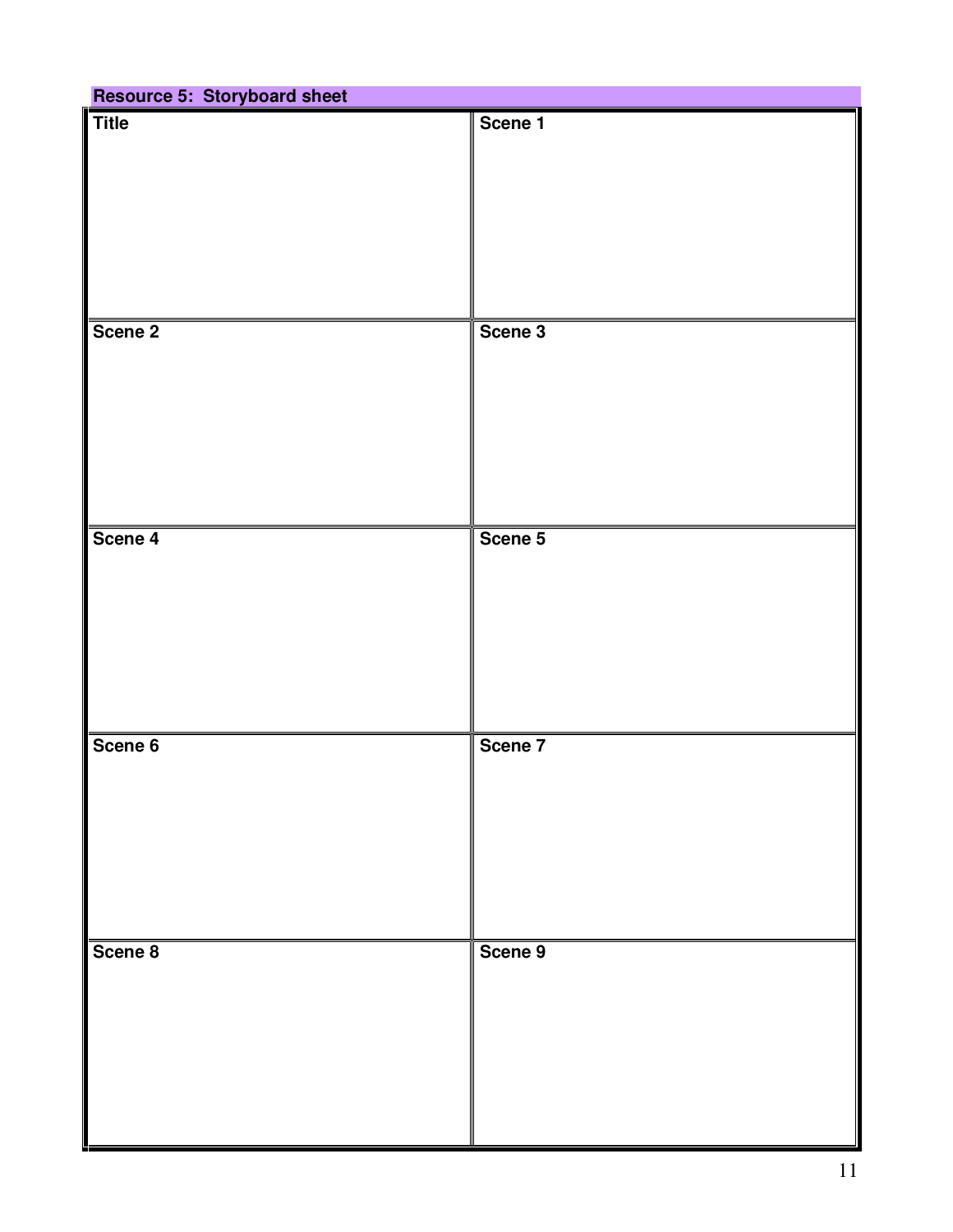## **Resource 6: Evaluation sheet**

**Instructions:** Use the list below to evaluate the presentation and add any comments / questions or advice you may wish to pass on to the group when they have finished presenting their film ideas. You should use a scale of  $1 - 5$ . See below for explanation:

- 1 No, this was not covered at all.
- 2 This was mentioned but not in any detail.
- 3 This was mentioned and a little detail was given.
- 4 This was explained well.
- 5 This was explained very well and interesting examples were used.

#### **Group \_\_\_\_\_\_\_\_\_\_\_\_**

| The presentation                  | $\mathbf{1}$ | $\overline{2}$ | 3 | $\overline{\mathbf{4}}$ | 5 | Comments / questions / advice |
|-----------------------------------|--------------|----------------|---|-------------------------|---|-------------------------------|
| Gave facts about                  |              |                |   |                         |   |                               |
| the need for clean                |              |                |   |                         |   |                               |
| water in the                      |              |                |   |                         |   |                               |
| developing world                  |              |                |   |                         |   |                               |
| Gave facts about                  |              |                |   |                         |   |                               |
| the need for                      |              |                |   |                         |   |                               |
| sanitation in the                 |              |                |   |                         |   |                               |
| developing world                  |              |                |   |                         |   |                               |
| Described events                  |              |                |   |                         |   |                               |
| and activities that               |              |                |   |                         |   |                               |
| WaterAid is involved              |              |                |   |                         |   |                               |
| in.                               |              |                |   |                         |   |                               |
| Told a story about                |              |                |   |                         |   |                               |
| how WaterAid has                  |              |                |   |                         |   |                               |
| helped communities                |              |                |   |                         |   |                               |
| and the way in                    |              |                |   |                         |   |                               |
| which people's lives              |              |                |   |                         |   |                               |
| have changed as a                 |              |                |   |                         |   |                               |
| result.                           |              |                |   |                         |   |                               |
| Explained ways in                 |              |                |   |                         |   |                               |
| which young people                |              |                |   |                         |   |                               |
| / employees can get               |              |                |   |                         |   |                               |
| involved with                     |              |                |   |                         |   |                               |
| WaterAid.                         |              |                |   |                         |   |                               |
| What can be bought                |              |                |   |                         |   |                               |
| with the money that<br>is raised. |              |                |   |                         |   |                               |
|                                   |              |                |   |                         |   |                               |
|                                   |              |                |   |                         |   |                               |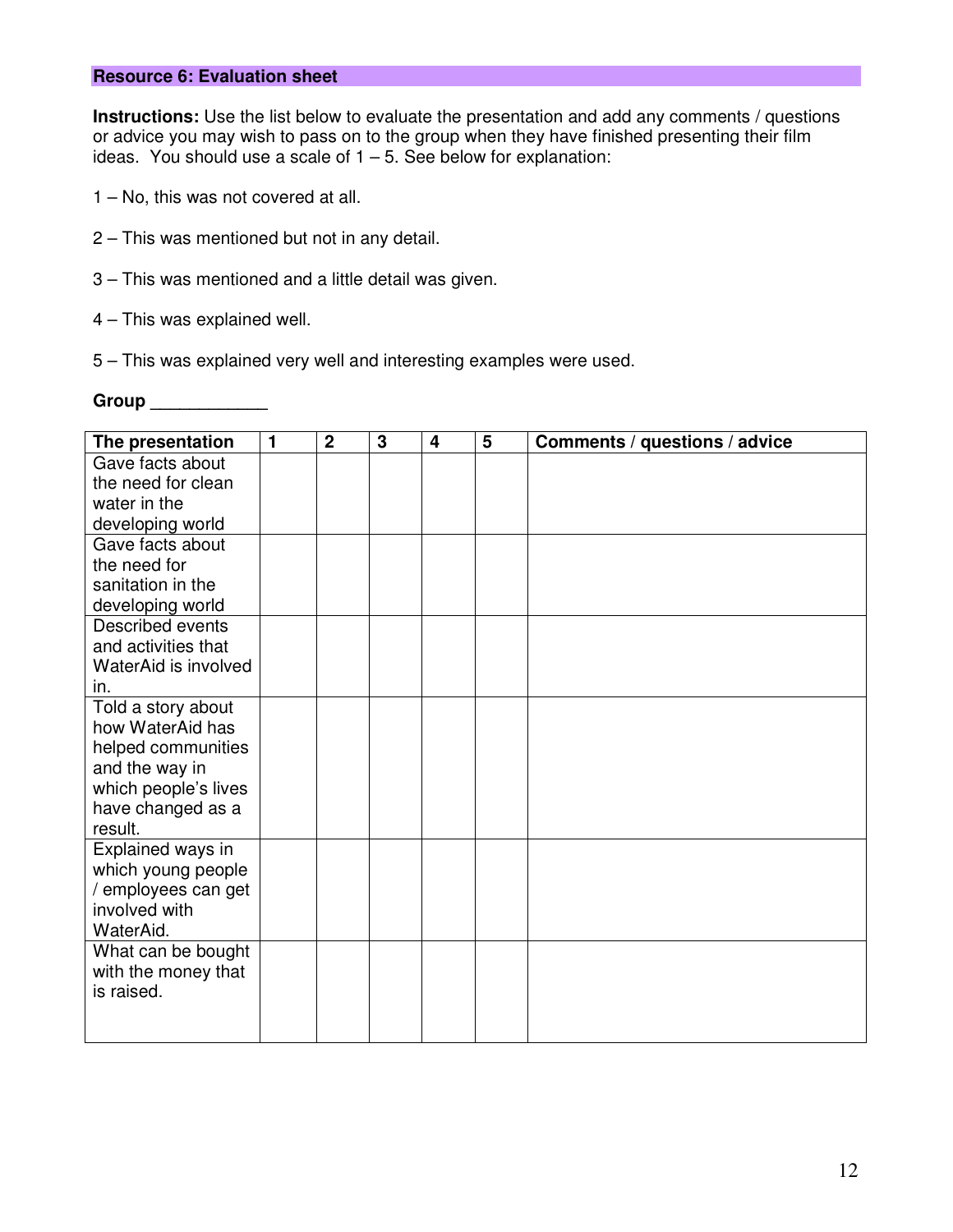## **Resource 7: Project planning sheets**

Use the following sheets to action plan your project.

**1. Brainstorm ideas for your project.**

**2. Discuss and consider the advantages and disadvantages of each idea. Are they realistic and achievable? Which idea has been chosen and why?**

**3. What will your project be called?**

4. What is the aim of your project? What do you hope to have achieved by the end of it?

**5. When will you carry out your project? Where will your project take place? Who will benefit from it?**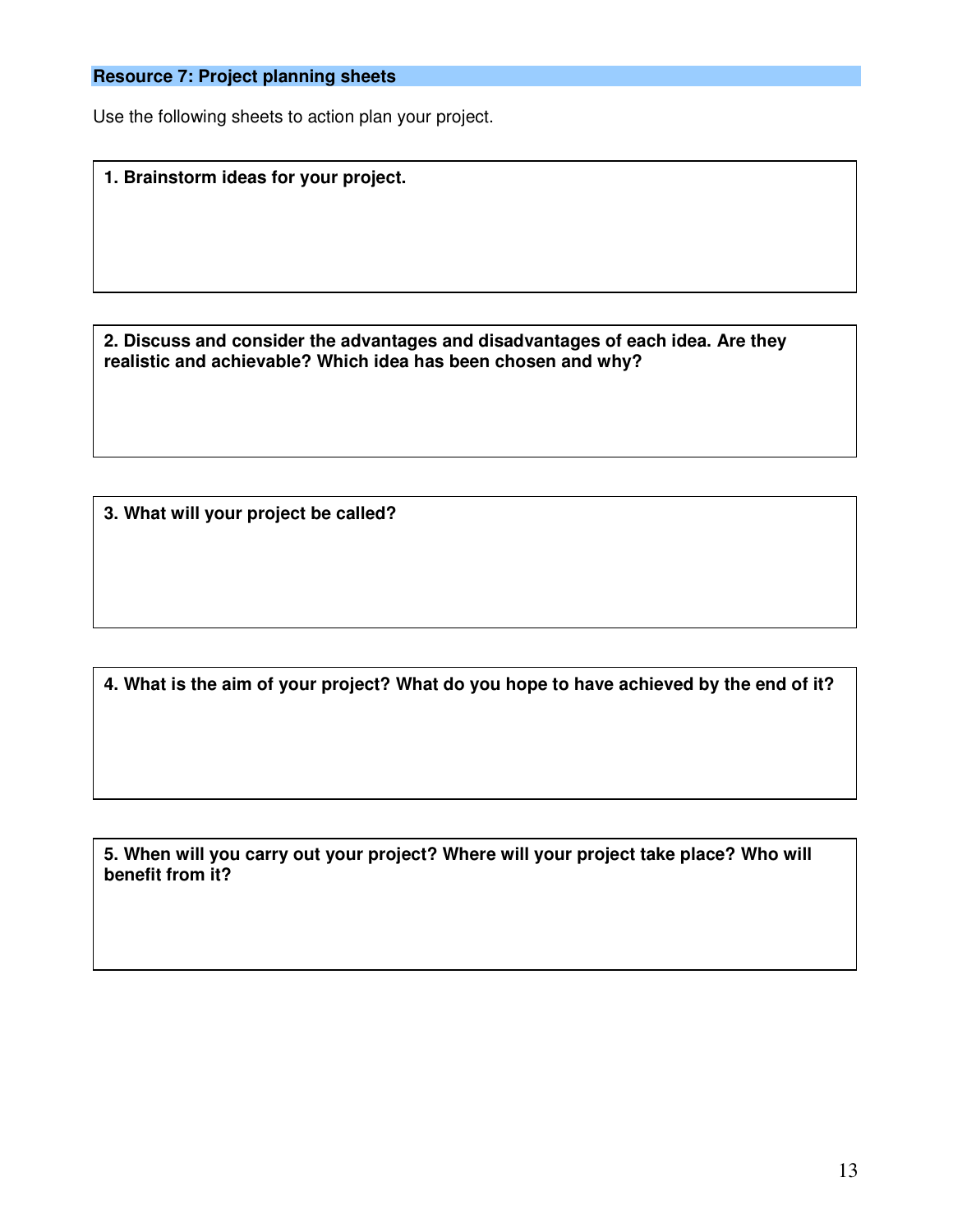**6. Write a short description of your project.**

# **7. Action plan: Who? What? By when?**

Think of all the things that need to be done to make your project a success. Break it down into separate tasks and think about who will do what and by when.

| Task / activity | Who will do it? | <b>Deadline</b> | <b>Completed</b><br>(tick) |
|-----------------|-----------------|-----------------|----------------------------|
|                 |                 |                 |                            |
|                 |                 |                 |                            |
|                 |                 |                 |                            |
|                 |                 |                 |                            |
|                 |                 |                 |                            |
|                 |                 |                 |                            |
|                 |                 |                 |                            |
|                 |                 |                 |                            |
|                 |                 |                 |                            |
|                 |                 |                 |                            |

**8. Who (people from your community / an organisation / school) might be able to help you with your project?**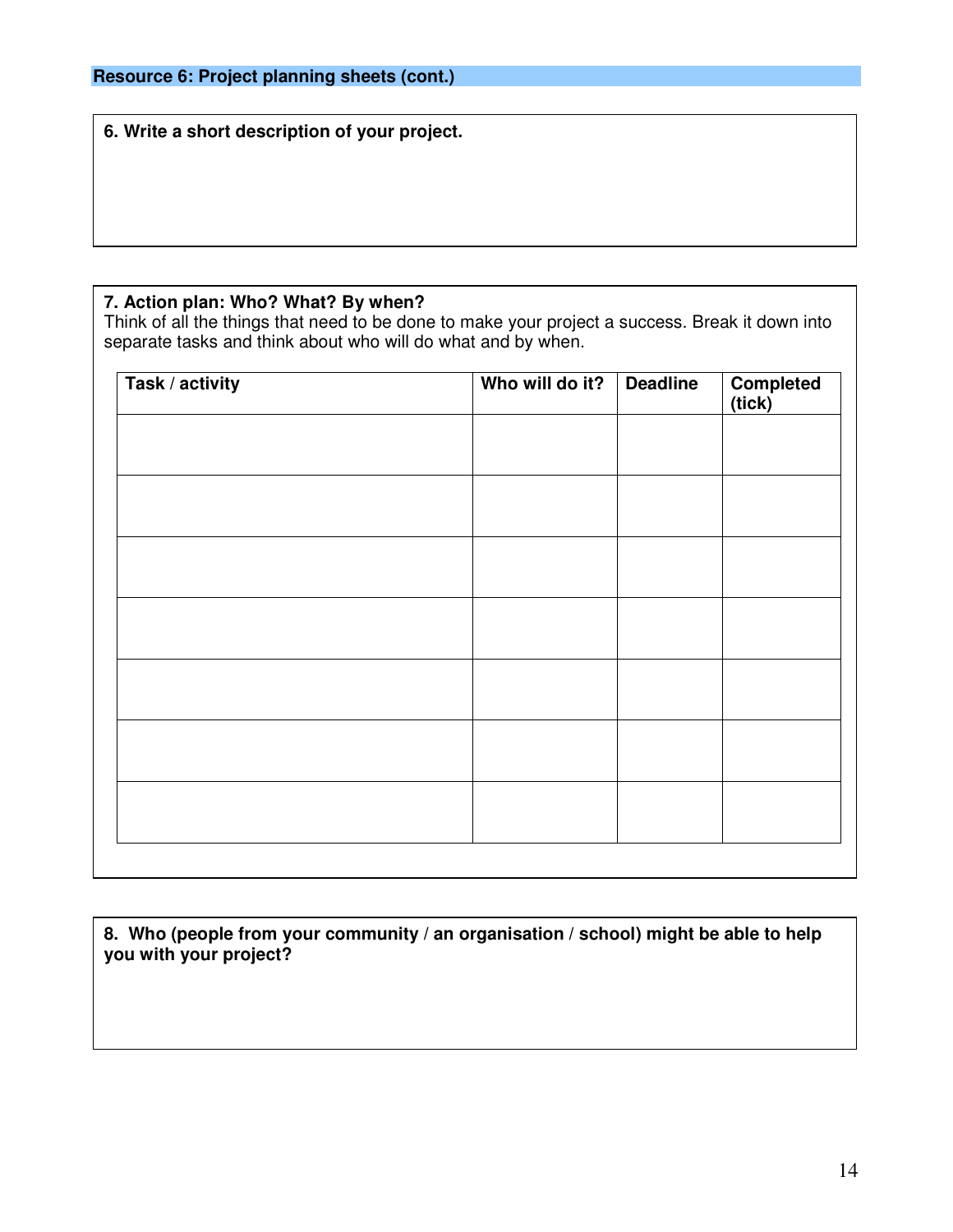**9. Will you need any funding? Where might this money come from?**

**10. What resources / materials do you need to carry out your project? Where will these come from?**

**11. How will you know your project has been successful?**

**12. How will you evaluate and review your project?**

**13. How will you publicise your project and get others involved?**

**Good luck with your project!**